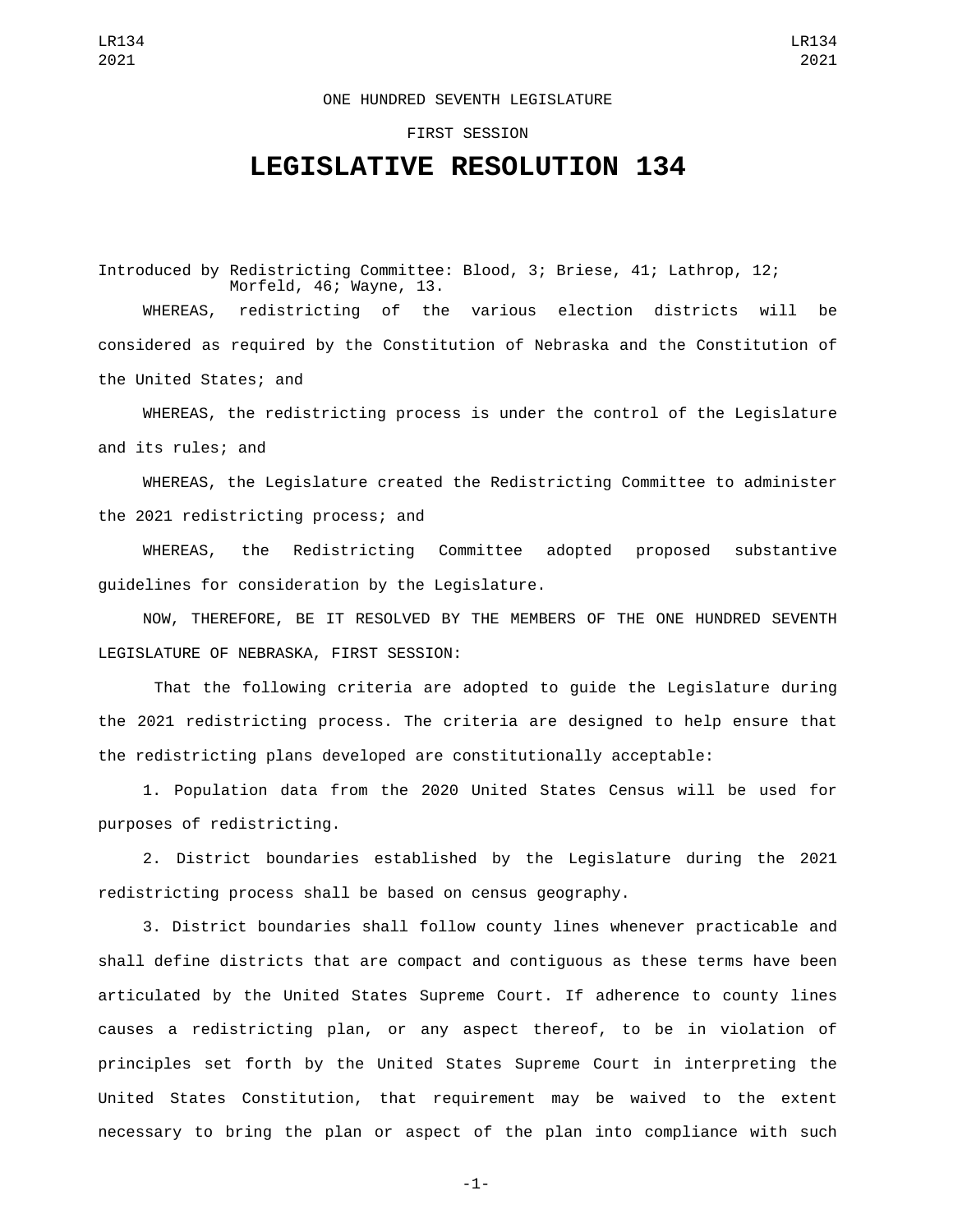principles.

4. Insofar as possible, and within the context of principles set forth by the United States Supreme Court, district boundaries shall define districts that are easily identifiable and understandable to voters, preserve communities of interest, and preserve the cores of prior districts. When feasible, district boundary lines shall coincide with the boundaries of cities and villages. If a county, city, or village must be divided, the division shall be made along clearly recognizable boundaries, as described by census geography.

5. District boundaries shall not be established with the intention of favoring a political party or any other group or person.

6. In drawing district boundaries, no consideration shall be given to the political affiliations of registered voters, demographic information other than population figures, or the results of previous elections, except as may be required by the laws and Constitution of the United States.

7. District boundaries which would result in the unlawful dilution of the voting strength of any minority population shall not be established.

8. The general goal of the redistricting process shall be the creation of districts that are substantially equal in population. The specific criteria under which redistricting plans shall be judged with regard to the issue of population equality are described in Guideline 9.

9. The following criteria shall be specifically applicable to the public bodies for which the Legislature will create new district boundaries in 2021:

UNITED STATES HOUSE OF REPRESENTATIVES

(a) Three single-member districts.

(b) Population among districts shall be as nearly equal as practicable, that is, with an overall range of deviation at or approaching 0%.

(c) No plan will be considered which results in an overall range of deviation in excess of 1% or a relative deviation in excess of plus or minus 0.5%, based on the ideal district population. Any deviation from absolute equality of population must be necessary to the achievement of a "legitimate state objective" as that concept has been articulated by the United States

-2-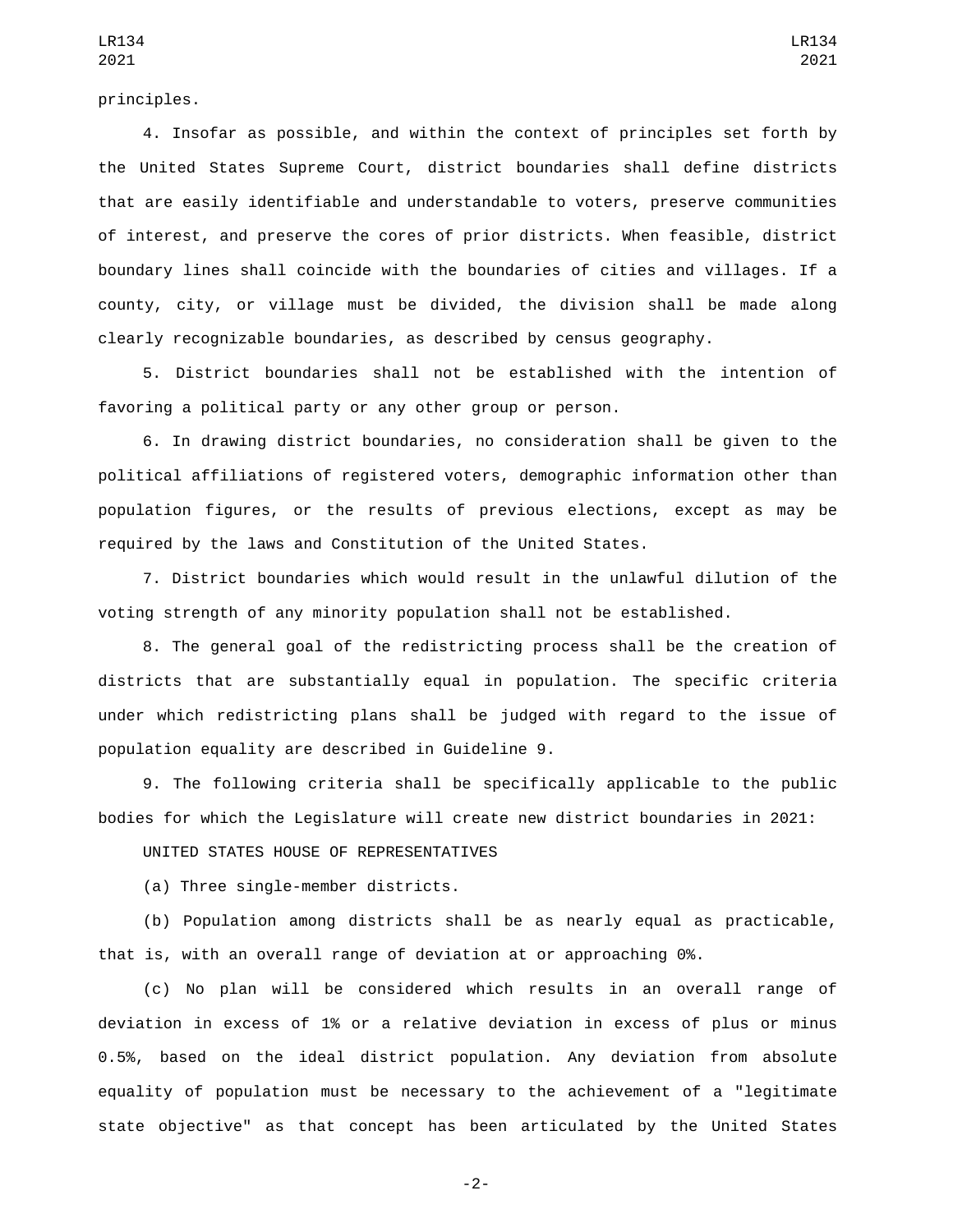Supreme Court. To the extent that such objectives are relied on, they shall be applied consistently and shall include, but not be limited to, the creation of compact districts, the preservation of municipal boundaries, the preservation of communities of interest, and the preservation of the cores of prior districts. Whenever there is presented to the Legislature more than one plan that will substantially vindicate the above objectives, preference will be given to the plan that provides the greatest degree of population equality.

LEGISLATURE

(a) Forty-nine single-member districts.

(b) In establishing new legislative district boundaries, the Legislature shall create districts that are as nearly equal in population as may be. No plan will be considered which results in an overall range of deviation in excess of 10% or a relative deviation in excess of plus or minus 5%, based on the ideal district population.

(c) Any deviation in excess of the above must be justifiable as necessary for the realization of a "rational state policy" as that concept has been articulated by the United States Supreme Court.

(d) If the population of any county falls within the relative deviation set forth in these guidelines, the boundaries of that county shall define a legislative district.

NEBRASKA SUPREME COURT

(a) Six single-member districts.

(b) Equality of population shall be achieved in accordance with the standards established above for redistricting the Legislature.

## BOARD OF REGENTS

(a) Eight single-member districts.

(b) Equality of population shall be achieved in accordance with the standards established above for redistricting the Legislature.

PUBLIC SERVICE COMMISSION

(a) Five single-member districts.

(b) Equality of population shall be achieved in accordance with the

-3-